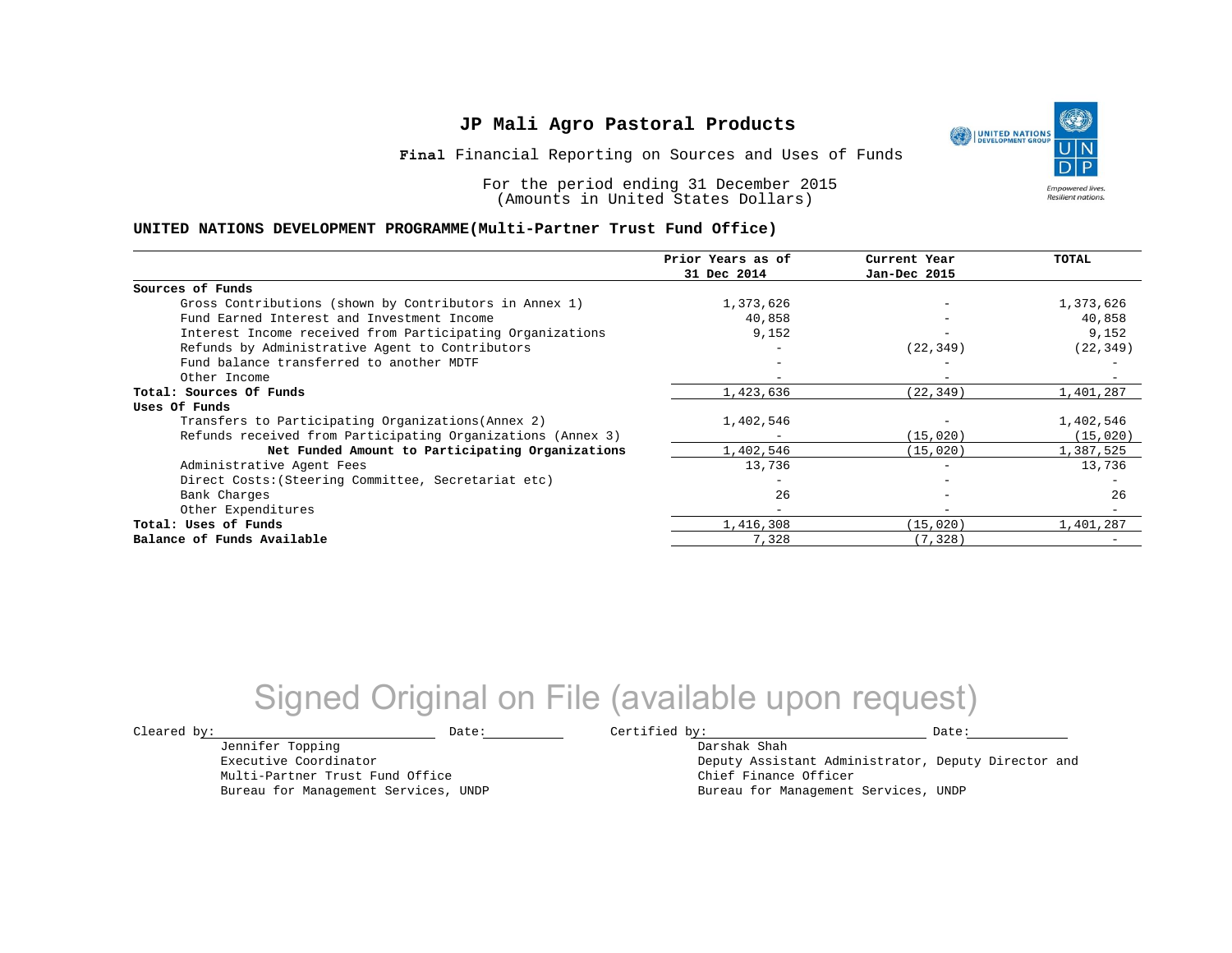

**Final** Financial Reporting on Sources and Uses of Funds

For the period ending 31 December 2015 (Amounts in United States Dollars)

#### **UNITED NATIONS DEVELOPMENT PROGRAMME(Multi-Partner Trust Fund Office)**

**Annex - 1: Gross Contributions**

|                          | Prior Years as of | Current Year             | TOTAL     |
|--------------------------|-------------------|--------------------------|-----------|
|                          | 31 Dec 2014       | Jan-Dec 2015             |           |
| Contributors             |                   |                          |           |
| GOVERNMENT OF LUXEMBOURG | 1,373,626         | $\overline{\phantom{a}}$ | 1,373,626 |
| Total: Contributions     | 1,373,626         | $\sim$                   | 1,373,626 |

## Signed Original on File (available upon request)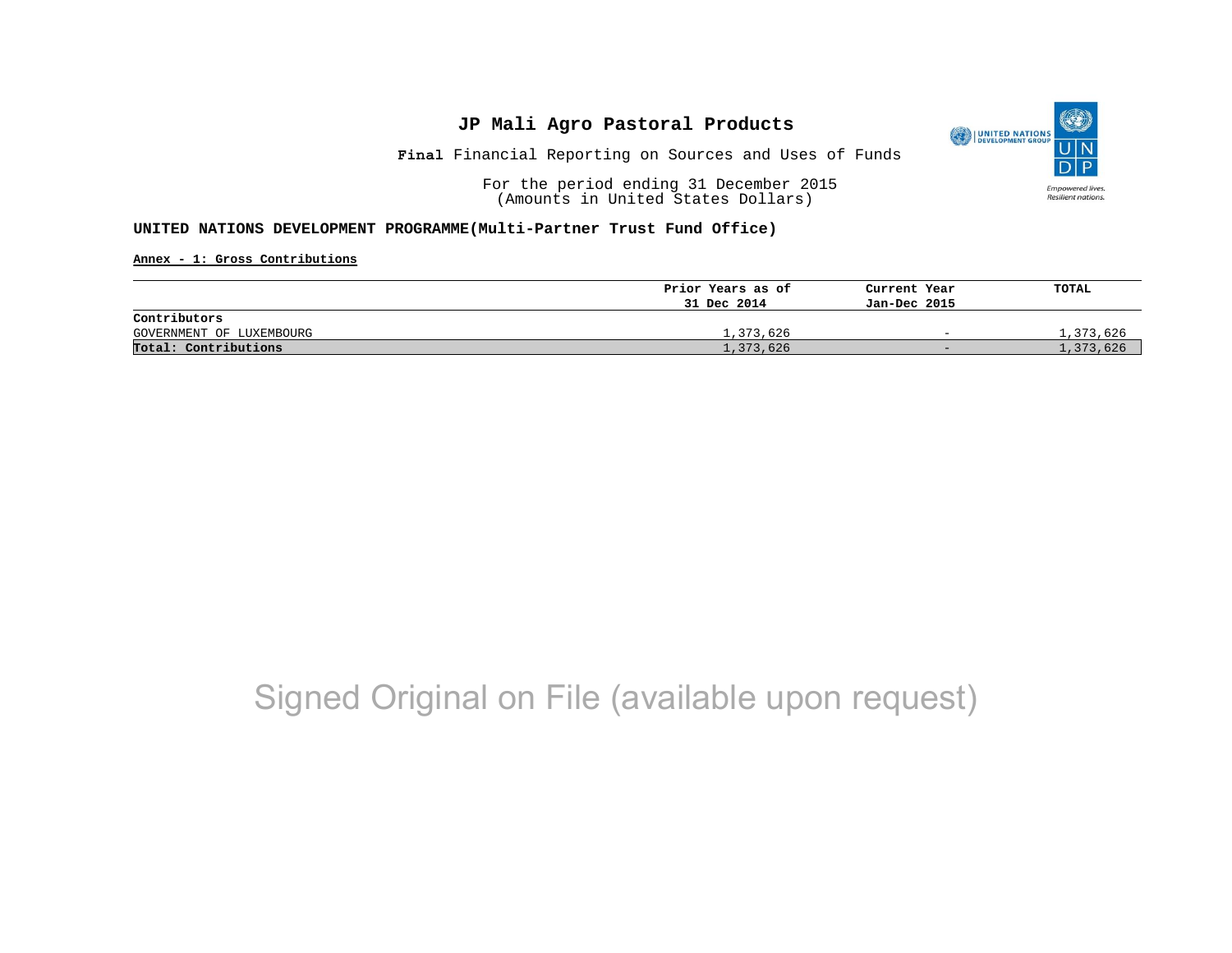

**Final** Financial Reporting on Sources and Uses of Funds

For the period ending 31 December 2015 (Amounts in United States Dollars)

#### **UNITED NATIONS DEVELOPMENT PROGRAMME(Multi-Partner Trust Fund Office)**

### **Annex - 2: Transfers to Participating Organizations**

|                                                | Prior Years as of | Current Year | TOTAL     |
|------------------------------------------------|-------------------|--------------|-----------|
|                                                | 31 Dec 2014       | Jan-Dec 2015 |           |
| UNIDO                                          | 1,402,546         | $-$          | 1,402,546 |
| Total Transfers to Participating Organizations | 1,402,546         | $\sim$       | 1,402,546 |

# Signed Original on File (available upon request)